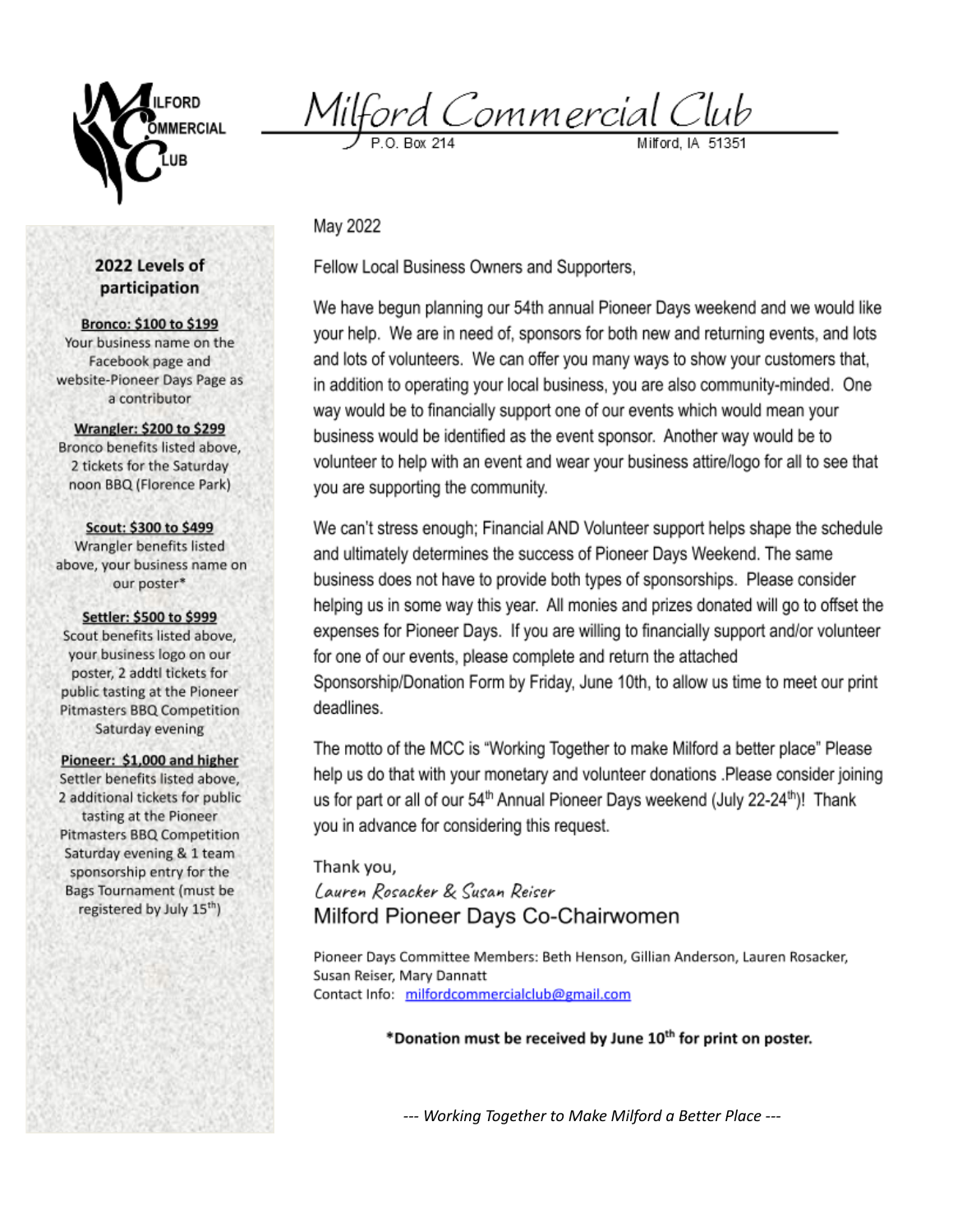*Complete & Return this form to:*

Milford Commercial Club - Pioneer Days

P.O. Box 214 - Milford, Iowa 51351

| <b>Sponsorship/Donation Form</b>                     |                                                                                    |
|------------------------------------------------------|------------------------------------------------------------------------------------|
|                                                      | Contact Person:                                                                    |
|                                                      |                                                                                    |
| $City\%tate\%ip:$                                    |                                                                                    |
|                                                      |                                                                                    |
| I would like to donate at the following level:       |                                                                                    |
|                                                      |                                                                                    |
|                                                      | Settler: \$500 - \$999 Pioneer: \$1,000 and higher                                 |
| I would like to sponsor an event:                    |                                                                                    |
| <i>Inflatables</i>                                   | \$4,500 (Looking for 9 sponsors $(a)$ \$500)                                       |
| <b>Shriner Units for Parade</b>                      | \$2,000 (Sponsorship will pay for up to 4 Shriner Units)                           |
| <b>BBQ</b> Contest Sponsor                           | <b>\$1,000</b> (Sponsorship will help purchase meat for BBQ Contest $\&$ awards)   |
| I/We would like to Volunteer to help with this event |                                                                                    |
| <i>Advertising Sponsor</i>                           | <b>\$500</b> (Sponsorship will help to offset Advertising expenses)                |
| <b>Noon Picnic Sponsor</b>                           | $$500$ (Sponsorship will help to keep the prices down to the public)               |
| I/We would like to Volunteer to help with this event |                                                                                    |
| <b>Mini Rods</b>                                     | <b>\$500</b> (Sponsorship will pay for this event)                                 |
| <b>Smore's Event</b>                                 | \$500 (Sponsorship will pay for this event)                                        |
| I/We would like to Volunteer to help with this event |                                                                                    |
| <b>Kids Tractor Pull</b>                             | <b>Sponsored by Boji Junction Cenex</b>                                            |
| <b>Bags Tournament</b>                               | <b>\$400</b> (Sponsorship will help pay for tournament prizes and promoting event) |
| I/We would like to Volunteer to help with this event |                                                                                    |
| <b>Dunk Tank</b>                                     | \$250 (Sponsorship will help pay for cost of rental and promoting event)           |
| I/We would like to Volunteer to help with this event |                                                                                    |
| <b>Kids Carnival</b>                                 | $$300$ (Sponsorship will help pay for prizes and promoting event)                  |
| I/We would like to Volunteer to help with this event |                                                                                    |

*CONTINUED ON BACK….*

*\_\_\_\_\_\_\_Other event ideas* \_\_\_\_\_\_\_\_\_\_\_\_\_\_\_\_\_\_\_\_\_\_\_\_\_\_\_\_\_\_\_\_\_\_\_\_\_\_\_\_\_\_\_\_\_\_\_\_\_\_\_\_\_\_\_\_\_\_\_\_